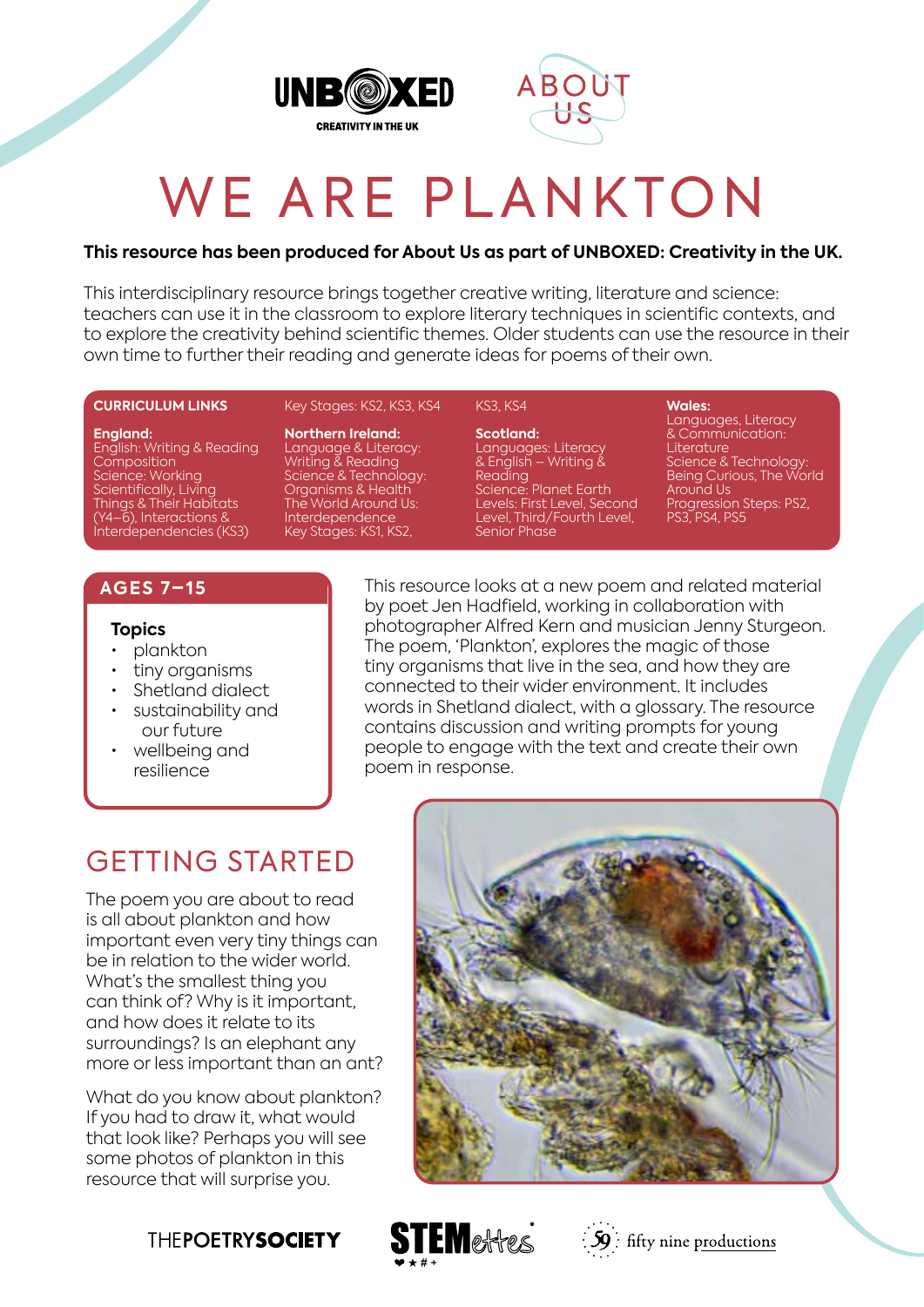Here is a poem about plankton, by Jen Hadfield. Read the poem aloud to a friend, a parent or guardian, or the rest of the class. Don't worry if some words feel unfamiliar – just try and get a sense of how they fit in the rest of the sentence, and the sounds of them when you say them.

### **PLANKTON**

Is this gentleness – is this lightsomeness – is this sense of this ease a thing imagined? Is this clemency – is this wait and see – is this anytime –

this creel sinking down through a clear sea –

is this *peeriewise* – are these tender lights – is this unlocked door, these loosely clutching *drooie-lines* – is this lack of quile  $$ is this *ower weel* – is this *back o twal* –

this wishful thinking meaning  $w$ ell –

is this rule of thumb – *hit'll aa come in time –* although the evidence would have me thinking otherwise – is this champagne bloom – this transparent room –

this grace this ease by heart by eye

expendable in your sight?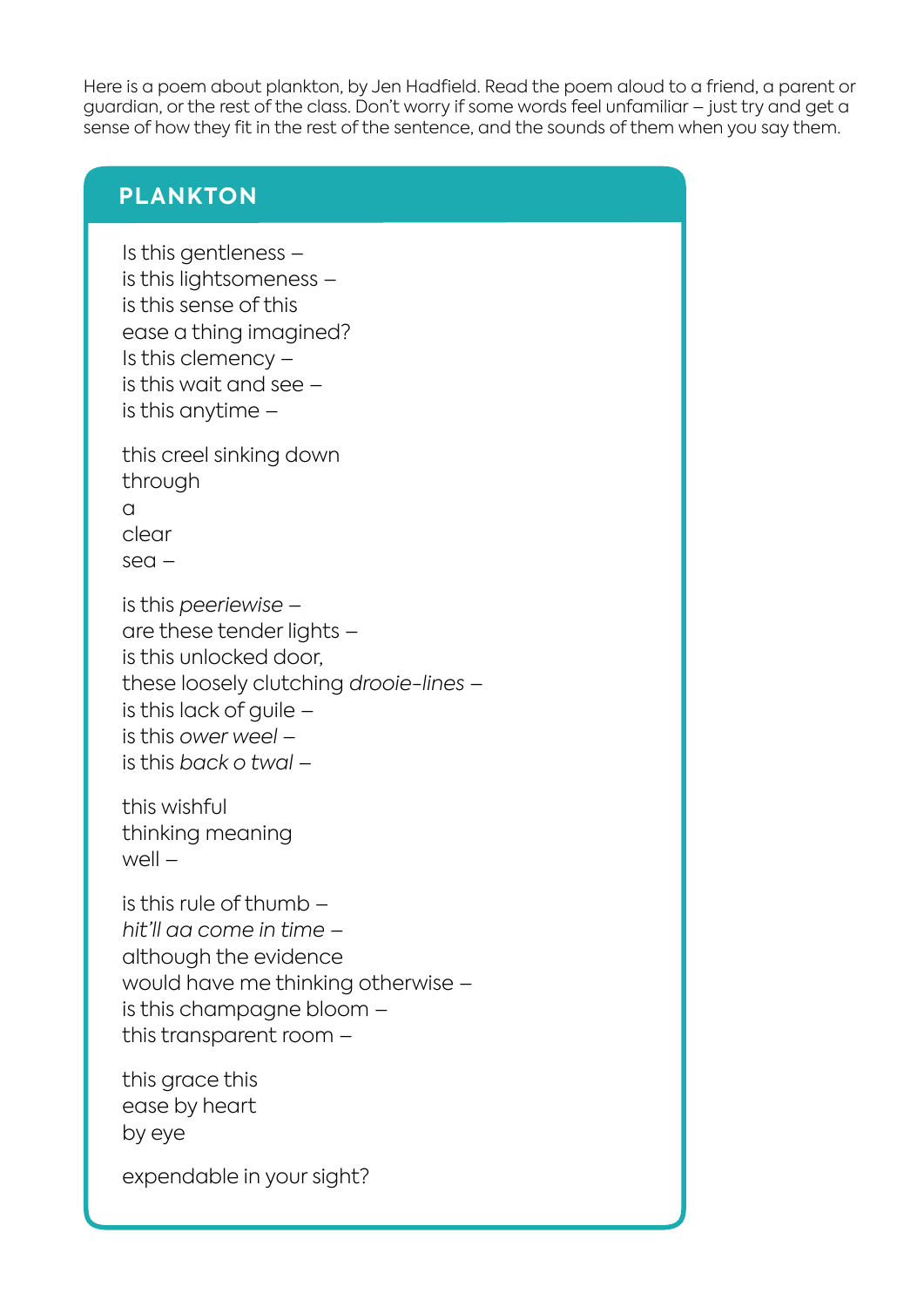# GLOSSARY

A lot of these phrases can't quite be translated directly into English, which is fun. Before you read on, can you guess what some of the unfamiliar words might mean?

Here, the poet, Jen Hadfield, offers a sense of their meaning…

#### **back o twal**

if someone says to come round at the 'back o twal', it's sometime around midday or midnight

#### **drooie-lines**

eel-grass, a kind of seaweed that looks like very long strands of juicy green spaghetti

#### **hit'll aa come in time**

'we'll get there in the end'. I was thinking about the climate crisis here, and whether we will change enough, soon enough

#### **lightsomeness**

a Shetland word that roughly means 'light-heartedness'. It's a very important word in Shetland, and people use it all the time.

#### **ower weel**

this is hard to translate! People say it when they don't like someone or something much, but don't want to be so rude as to say so

#### **peerie-wise**

*peerie* means 'little'. *Peerie-wise* means 'gently', or 'little by little', or 'carefully'

#### **creel**

a basket for carrying fish or a trap for catching lobsters

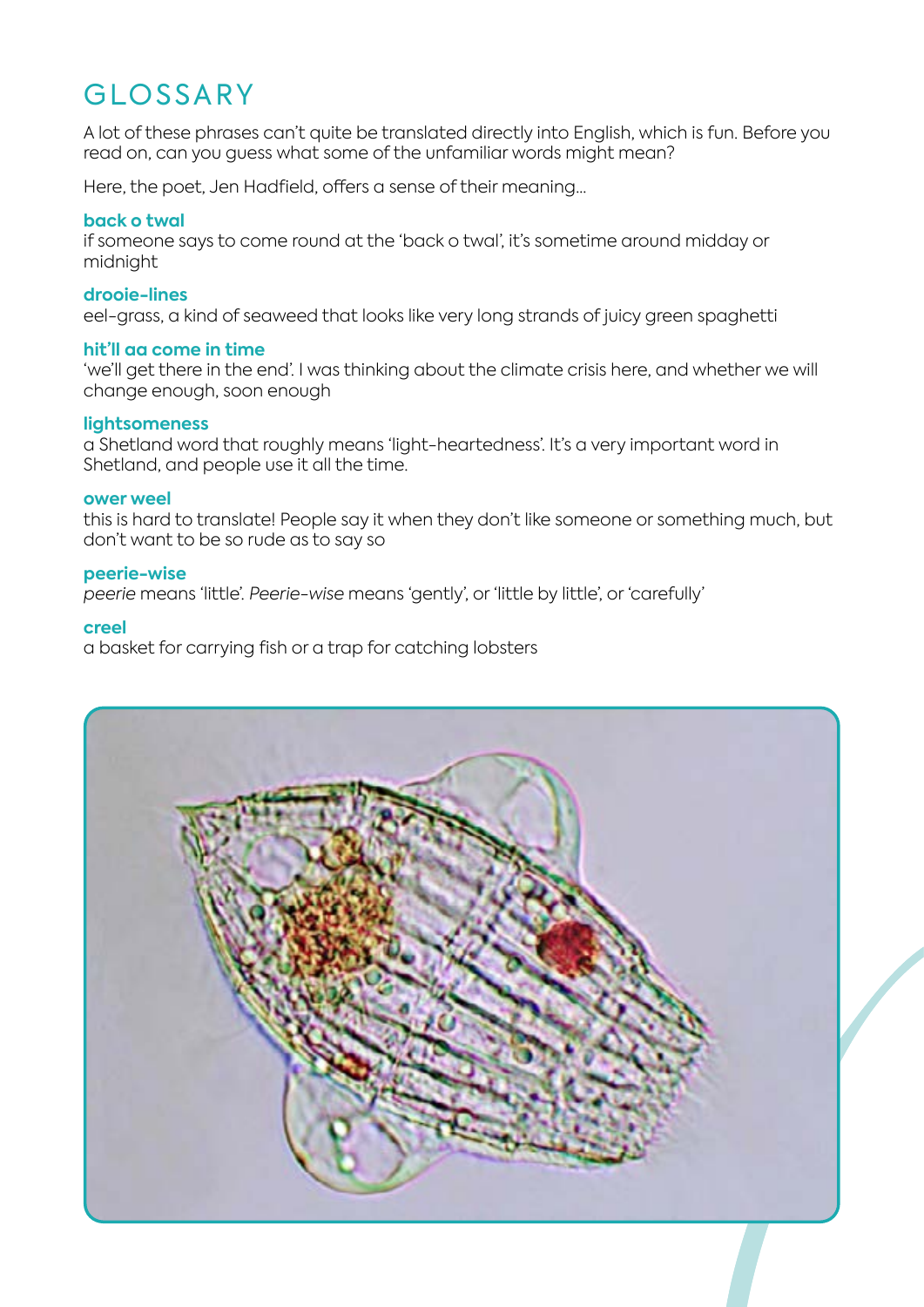# GOING WITH THE FLOW

#### Jen says:

Plankton go with the flow, because they have no choice.

*Planktos* means 'wandering'. If you live in the sea, and you're too weak to swim against the current, you are plankton, part of that population of often microscopic sea-animals and plants whose nightly commute from the bottom of the ocean to the top is part of the biggest migration on earth.

Individually, many plankton are invisible to the naked eye, but, at the same time, this migration is visible from space. They include fish eggs, jellyfish, crab larvae and other teenytiny beasties. *Zooplankton* (animals) eat *phytoplankton* (plants), and fish and big mammals like whales depend on plankton to survive, too.

They're a vital part of the food chain, and plankton consume carbon dioxide. When they die, they fall down into the deep ocean, where much of that carbon dioxide is stored, instead of being released into the atmosphere. It's called *marine snow*.

In our busy, ambitious, human lives, we get a lot of chat about achievement and ambition. It is how we survive. It's how we created the climate crisis, and it will also be how we limit it. But sometimes, you just have to see where the tide takes you, and your imagination especially appreciates that kind of freedom.

Shetland, where I live, is an island community of 23,000 folk halfway between Aberdeen and Norway. We're far out, and at the centre of the world. People are often surprised by how busy life is here. Sometimes, though, you still meet a lovely go-with-the-flow attitude that feels very healthy. Some of the Shetland phrases in 'Plankton' reflect this.

Unusually for me, I wrote this poem as a song, and it came to me through the tick-tocking sound of the open G and D strings on my mandolin. Something about the ringing, high clarity of the notes made me think of plankton – the kind that emit bioluminescence, which means that they glow in the dark. If you swim in the sea at night in Shetland at certain times of year, you can see them, twinkling like fairy lights.

Alfred Kern, who lives in Shetland, took these photographs of phytoplankton and zooplankton through his microscope in the water just off the pier in Weisdale. Maybe you can see what I meant by 'transparent room', when you see how many of them are sort of see-through, almost like jewels.

I wanted this song-poem to feel very gentle and wandering. It asks what we can learn from plankton, even though most of us hardly ever think about them. Where would we be without them?



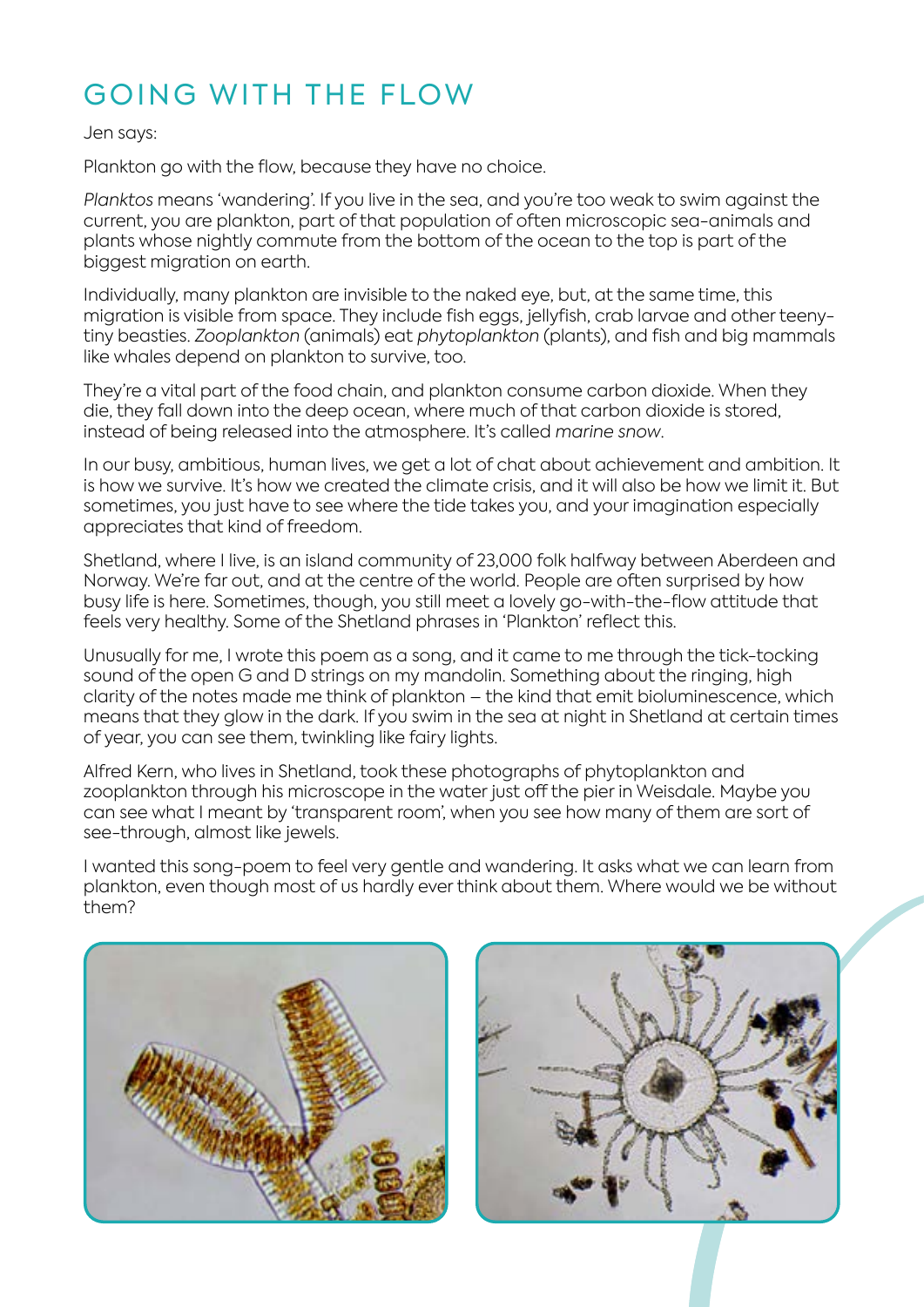

### **THINGS TO CHAT ABOUT**

- What expressions do you use that are hard to translate into other languages?
- A lot gets written about charismatic animals that are at risk of extinction, like puffins and polar bears. Does it matter that thousands of less charismatic animals become extinct or endangered without us noticing? Could writing something make a difference?
- I often think of a poem as being like a snow-globe. You can create a whole, perfect miniature world/scenario, and shake it up, and watch the marine snow falling down. What kind of scene does the snow-globe in 'Plankton' create? What are you seeing in your mind's eye?
- If you look, you'll see that 'Plankton' is a whole string of incomplete questions and that only one – the last one – is answered. What kind of emotional tone does that give the poem?
- I mean, really, how does that make you feel? Listen to the song, and make a list of sensations/emotions that you're feeling in your body. Which words/sounds created those feelings?
- What's the difference between a poem and song lyrics, if anything? Try reading this on the page first, and listening afterwards, to help you think about this. What do voices, instruments, rhythm, silence, add?